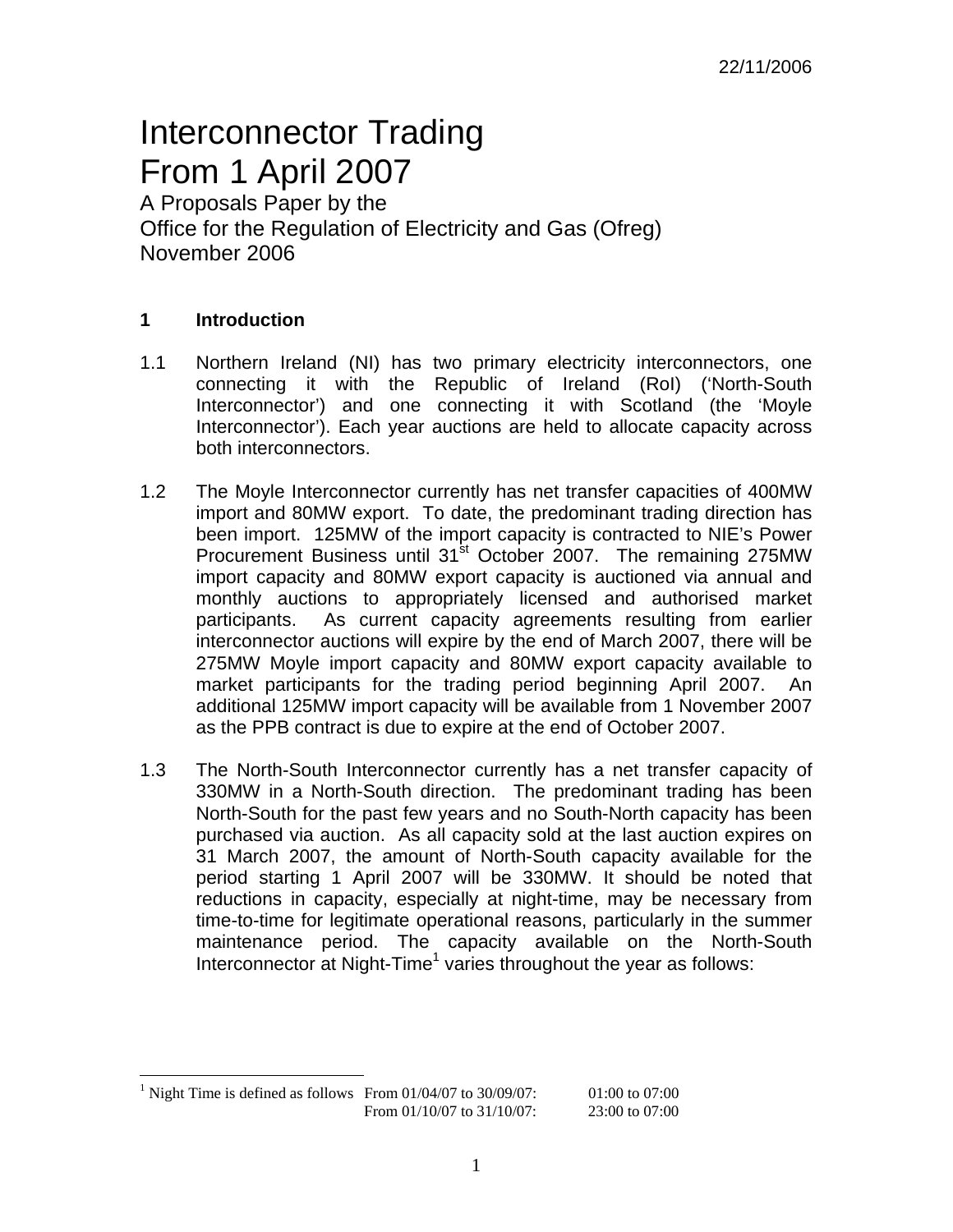|           | <b>Night Time</b> | Day Time |
|-----------|-------------------|----------|
| April     | 360               | 330      |
| May       | 310               | 330      |
| June      | 310               | 330      |
| July      | 310               | 330      |
| August    | 310               | 330      |
| September | 310               | 330      |
| October   | 400               | 330      |

- 1.4 Therefore during April and October there will be additional capacity for sale at night-time on the North-South Interconnector. It is proposed that this extra night-time capacity is auctioned on a monthly basis.
- 1.5 In respect of the Moyle Interconnector, the allocation procedure set out herein constitutes the "relevant access arrangements" established by Moyle Interconnector Limited ("Moyle") and approved by Ofreg in accordance with Condition 17 of the Moyle Transmission Licence.
- 1.6 In accordance with previous years, SONI will manage the auction on behalf of Moyle Interconnector Limited and Ofreg. SONI is ideally placed to undertake this role as it is both the system operator and market operator of the Northern Ireland market and the operator of the Moyle Interconnector.
- 1.7 Ofreg does not set a fixed level of maximum capacity which any bidder may acquire but has a notional 40% cap figure, which triggers an analysis of the impact on the market environment of the auction outcomes in relation to proportions held by each bidder. This does not mean that Ofreg will prevent any one participant holding above 40%. When looking at the percentage of capacity held by each participant Ofreg takes the total capacity held into account. Ofreg did not need to place caps on capacity sold at the auctions last year.

## **2 Market Issues**

## *All-Island Market*

2.1 There is a commitment to the development of an all-island wholesale market (the Single Electricity Market (SEM) www.allislandproject.org) by November 2007. It is intended that the all-island market arrangements will result in an efficient generation dispatch and provide greater visibility of transmission constraints. This will signal the need to plan transmission investment on an island wide basis. A new, larger market should be more attractive and stable for investors, hence creating a more competitive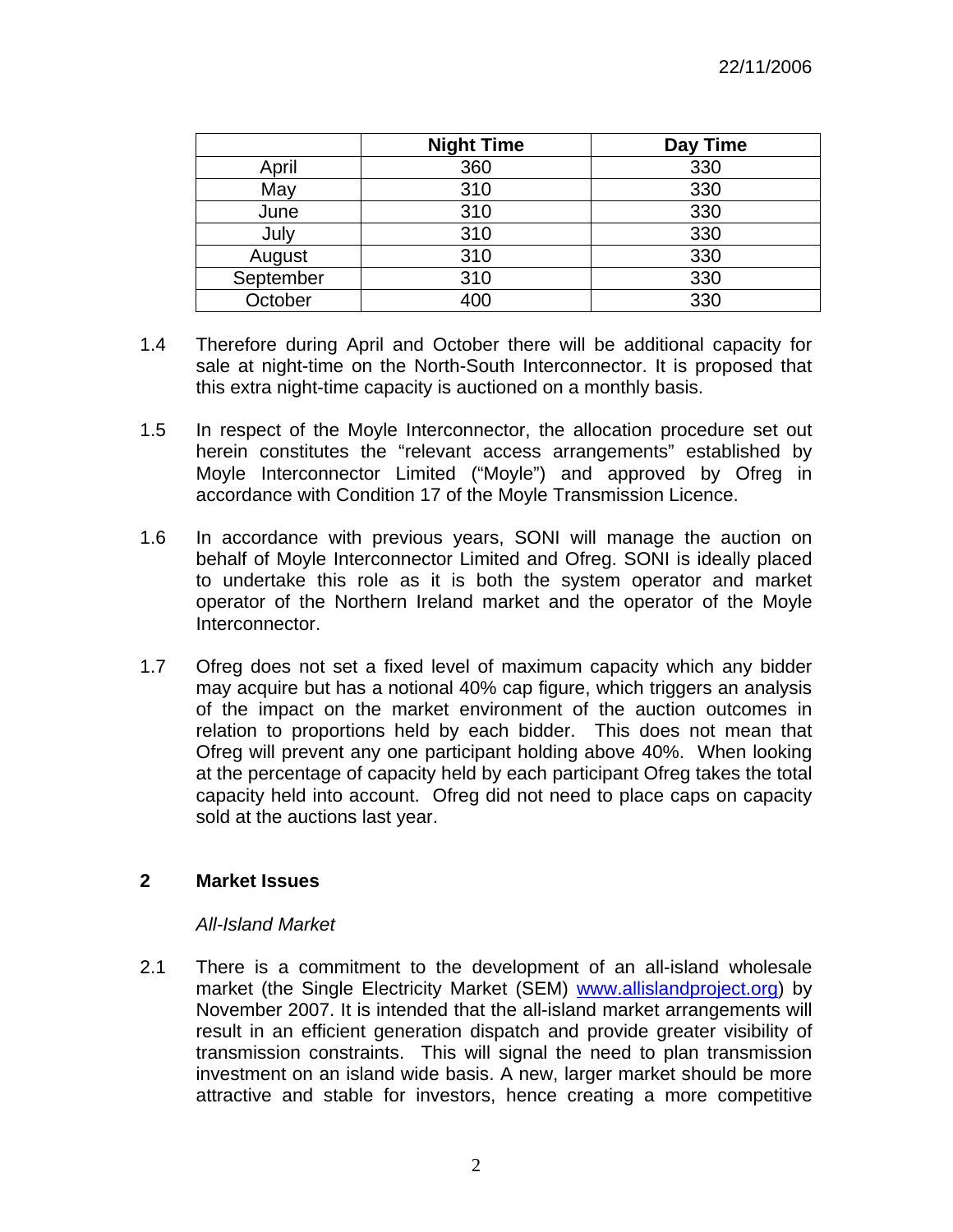environment. Therefore there will be equal treatment of power from NI power stations in the all-island market. In addition, the way in which the North-South Interconnector is defined and operated will change in an allisland environment. It will no longer be treated as an interconnector on an all-island basis but be treated as a transmission line. Whereas currently suppliers buy capacity on the interconnector and then transfer generation across, once the SEM goes live, generators wishing to transfer energy across the interconnector will now simply have to offer generation and the system will be dispatched accordingly.

#### *BETTA*

- 2.2 BETTA has made the GB electricity market more accessible and offers increased flexibility in electricity trading. This has affected the demand for Moyle capacity, and particularly the ability to trade short term and avail of Moyle export capacity.
- 2.3 In order to facilitate trading under BETTA the necessary arrangements have been incorporated into the Interim Settlement Code. BETTA will continue to operate as it did in 2006-07.

#### *Market Opening*

- 2.4 The Northern Ireland non-domestic electricity market became fully open to competition in mid 2005. In addition the EU Directive (Directive 2003/54/EC) instructs that the electricity market be fully open, including domestic customers, by July 2007. However, because the all-island market will not be implemented until November 2007, it is expected, subject to EU approval, that full market opening will not take place until November. This is because of the increased costs involved in delivering two projects on different dates.
- 2.5 As the SEM, and possibly the market opening, projects are being implemented in November 2007, it is proposed that capacity on the Moyle Interconnector and the North-South Interconnector be offered for seven months only, from 1 April 2007 until 31 October 2007. After this the North-South Interconnector will cease to be treated as an interconnector on an all-island basis.
- 2.6 Arrangements for the Moyle Interconnector Auction post-SEM are dependent upon the alignment of tariff years between Ireland and Northern Ireland. Tariff alignment is currently being discussed between CER and Ofreg and proposals on how the Moyle auction will operate will be laid out in the post-SEM Interconnector Proposals Paper which will be published in June.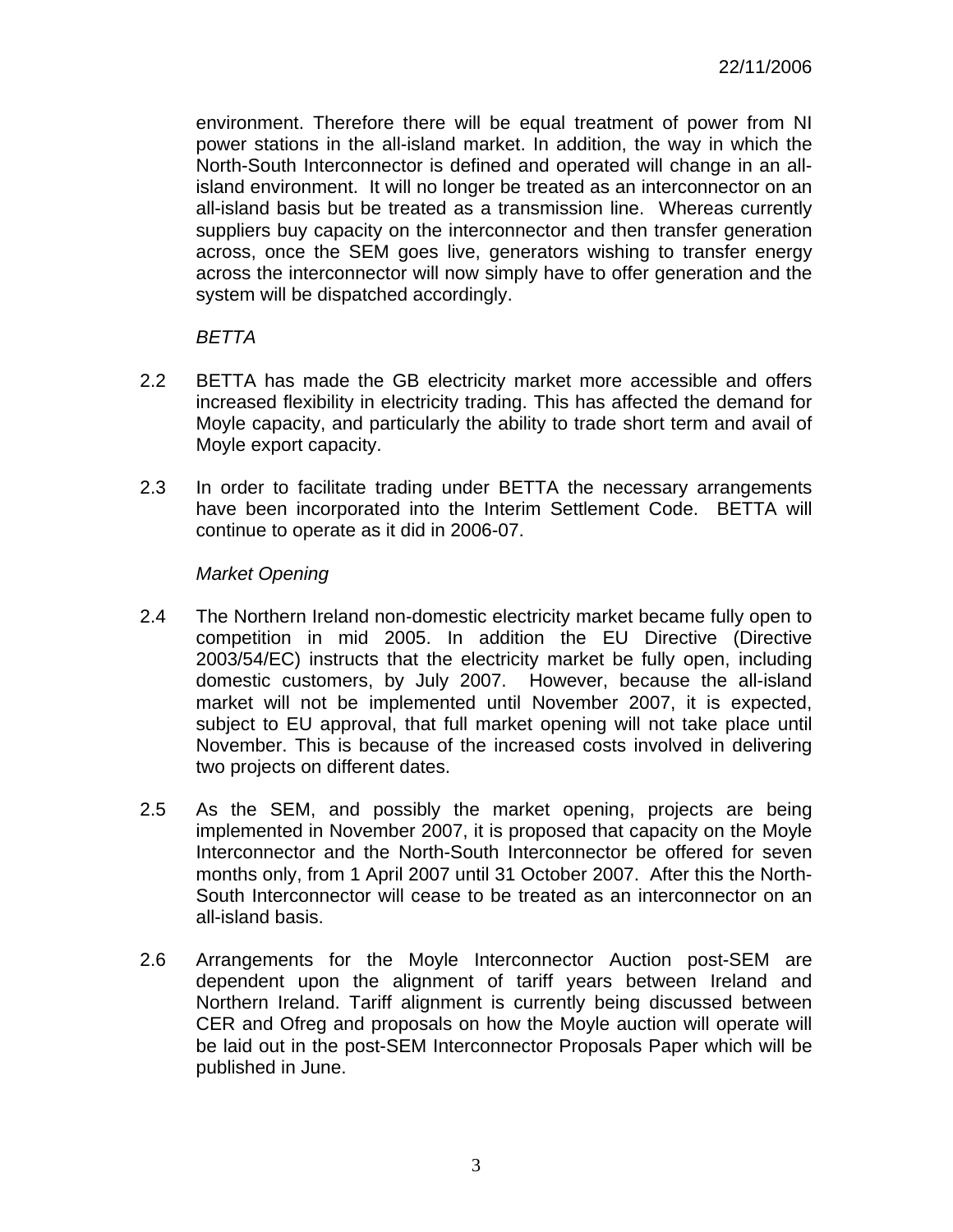## **3 Moyle and North-South Interconnector Capacity**

- 3.1 The Moyle Interconnector capacity will be the same as last year. There will be a total of 400MW winter capacity, 400MW summer-day capacity and 300MW summer-night import capacity available (April-October inclusive). Of this, 125MW are contracted to NIE PPB as described above.
- 3.2 Both SONI and Eirgrid reserve the right to reduce the ATC as may be necessary for exceptional operational circumstances.

## **4 Moyle Interconnector Allocation**

4.1 Allocation will be on the same basis as the 2006/07 auction. Bidders will submit bids on the basis of the winter ATC (i.e. bids for 275MW) of capacity. The Moyle Interconnector Trading System (MITS) as developed by SONI will then calculate the energy nomination and capacity adjustments necessary to allow the summer night step-down in capacity from 400MW to 300MW. Details will be provided in the auction bid papers, but in simple terms, over summer nights, capacity will be reduced in steps from 23.00hrs to midnight, and increased from 8.00hrs to 09.00hrs in a similar manner, as illustrated below. Summer Night Capacity, commencing 01/04/07 to 31/10/07

| Time        | ATC |
|-------------|-----|
| 09.00-23.00 | 400 |
| 23.00-23.30 | 360 |
| 23.30-24.00 | 320 |
| 24.00-08.00 | 300 |
| 08.00-08.30 | 320 |
| 08.30-09.00 | 360 |
|             |     |

## **5 Auction Methodology and Products**

- 5.1 A multi-stage auction process will be employed and the available capacity will be divided over two separate auctions, to be held a few days apart. Any unsold capacity in the first auction will become available again by the same product type in the second iteration. Any capacity remaining unsold will then be available for monthly auctions throughout the year. All capacity holdings will expire on 31 October 2007 for the North-South Interconnector, and possibly for the Moyle Interconnector, subject to this consultation.
- 5.2 The auction will have the pay-as-bid, sealed envelope format, as in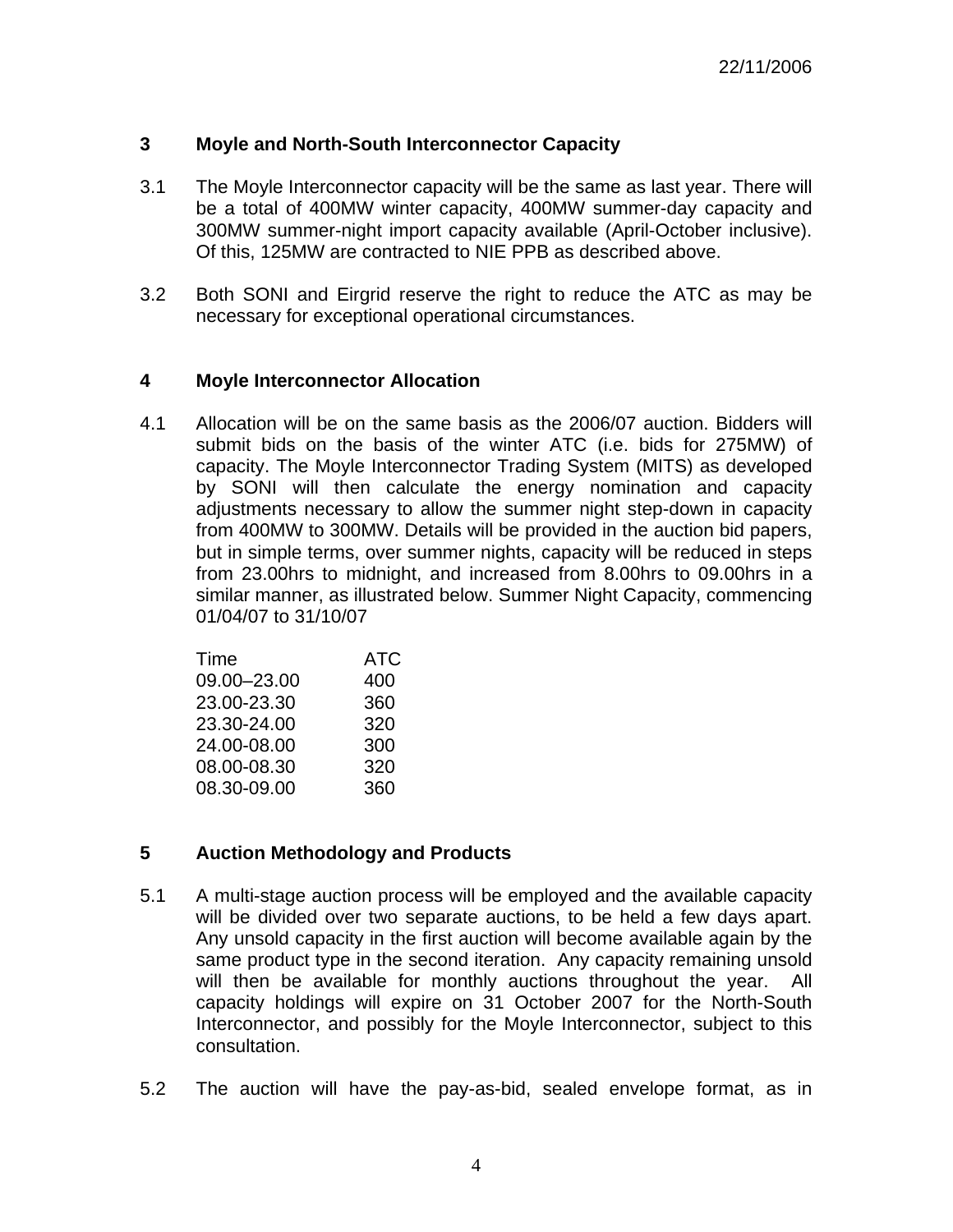previous years. In addition, Ofreg reserves the right to, at any time during the process, declare the auction void if it determines that the process appears to have been gamed, or that the outcome would lead to a noncompetitive situation in the Northern Ireland or Republic of Ireland wholesale markets. In the event of such occurrence another suitable allocation method would be devised and enacted at a later date.

- 5.3 In 2006-07, 50MW of both North-South Export and Moyle Import capacity was retained to be auctioned on a monthly basis on the reserve price prorata. Ofreg's proposal is that 50MW of both Moyle Import and North-South Export capacity is retained for monthly auctions. A final decision will be taken on this dependent on the responses from this consultation.
- 5.4 If 50MW of capacity continues to be retained for monthly auction, the following table provides a simple illustration of the capacity that will be available for sale at each iteration.

| <b>Product</b><br>One Year Moyle          | <b>Iteration 1</b> | <b>Iteration 2</b> |
|-------------------------------------------|--------------------|--------------------|
| Import <sup>2</sup>                       | 115                | 110                |
| One year Moyle<br>Export                  | 80                 |                    |
| 1 Year North-South<br>Export <sup>3</sup> | 140                | 140                |

It is important to note that all capacity must be sold in 5MW blocks.

- 5.5 Should any available capacity for any product remain unsold it will be made available in the second round by the same product type.
- 5.6 Bids received by SONI for North-South capacity and as agents of Moyle Interconnector Limited will be binding and if accepted represent an obligation to pay for the acquired capacity under these auctions. Capacity blocks with the relevant specified annual profile outlined above will be offered, and bids will be invited for those blocks. Successful bidders will pay the bid price as marked on their bid forms submitted against each capacity block. Bid prices are exclusive of VAT.
- 5.7 Any entity, which is a signatory to the relevant licences and industry codes, for example the Interim Settlement Code, Supply Competition Code, Grid Code and the Moyle Interconnector Capacity Framework Agreement will be eligible to bid (refer to the following link on SONI's

<sup>&</sup>lt;sup>2</sup> The total amount available for both iterations is 275MW – 50MW = 225MW retained capacity

<sup>&</sup>lt;sup>3</sup> The total amount of capacity available is  $330MW - 50MW = 280MW$  retained capacity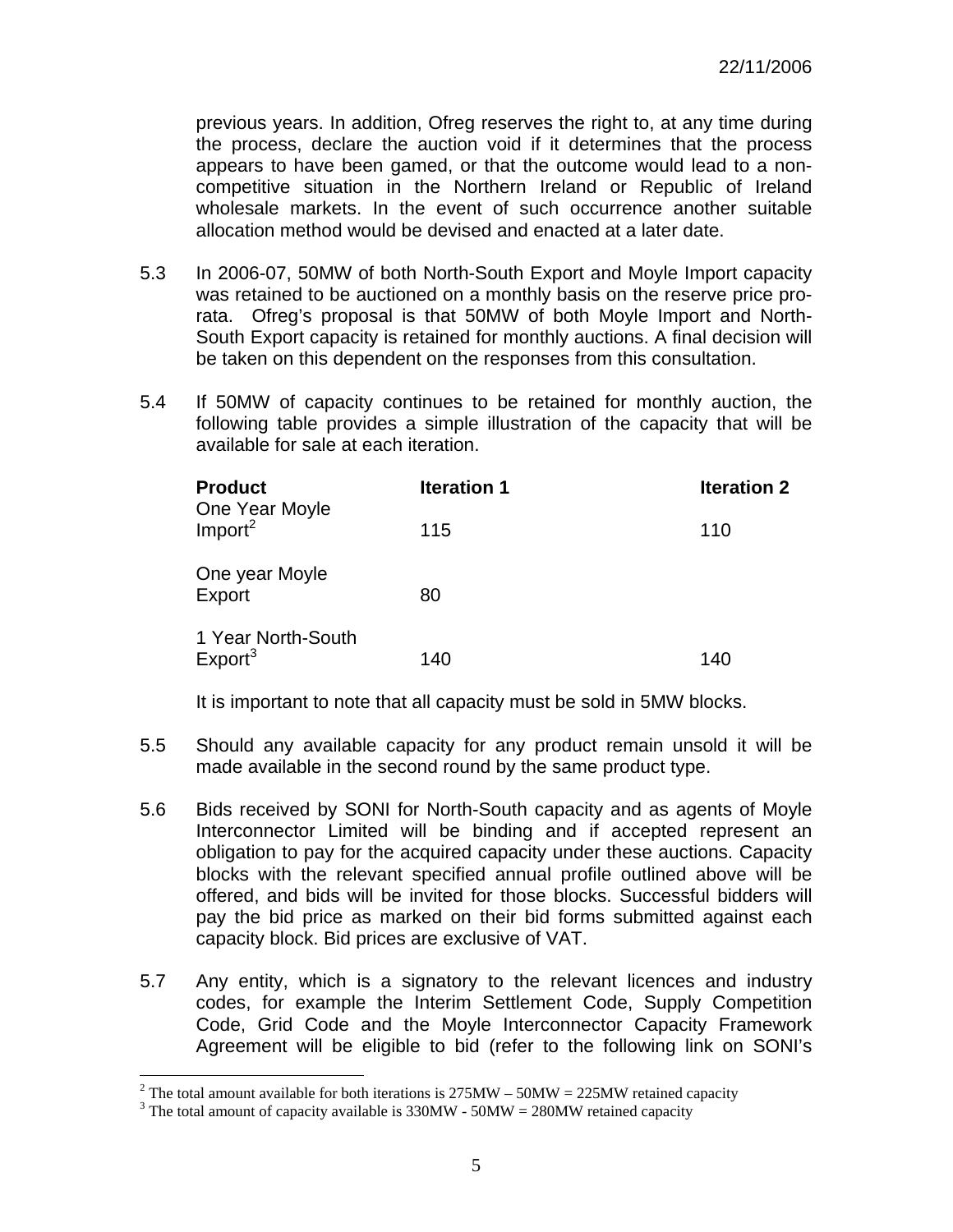website: www.soni.ltd.uk). Entities, which are part of the same holding company, will be treated as separate entities with respect to the submission of bids.

#### **6 Reserve Prices**

- 6.1 In previous years, there has been a reserve price set for capacity on both interconnectors. The Moyle Interconnector reserve price last year was £1901.49/MW/Month for all products, while the reserve price on the North-South Interconnector was £420 for all products.
- 6.2 Maintaining last year's reserve price uplifted by the RPI figure for October 2006 would result in a Moyle reserve price of £1971/MW/Month for all products and a North-South reserve price of £435/MW/Month for all products.
- 6.3 However, paragraph 2.9 of the draft Commission of European Communities Decision to amend the Annex to Regulation (EC) No1228/2003 on conditions for access to the network for cross-border exchanges in electricity states that "other in the case of new interconnectors which benefit from an exemption under Article 7 of the regulation, establishing reserve prices in capacity allocation methods shall not be allowed".
- 6.4 It is therefore Ofreg's proposal that reserve prices are not imposed on either interconnector. This should not have a significant effect on the North-South Interconnector as its capacity is always fully subscribed and the price of capacity at auction is normally above the reserve price. However, since the Moyle Interconnector is not always fully subscribed, the removal of reserve prices could possibly result in reduced revenues for Moyle as the price paid for capacity may fall below the current reserve price. Any losses made on the Moyle Interconnector as a result of this may have to be recovered from all NI consumers via the Use of System (UoS) charge.

## **7 Auction Dates**

- 7.1 Some suppliers have expressed a wish to move the North-South auction forward to the start of December 2006. Ofreg is content with this proposal for the North-South auction, and for the Moyle auction to continue to be held in January 2007. Views are sought on the practicality of such a move.
- 7.2 The proposed auction dates are therefore as shown below: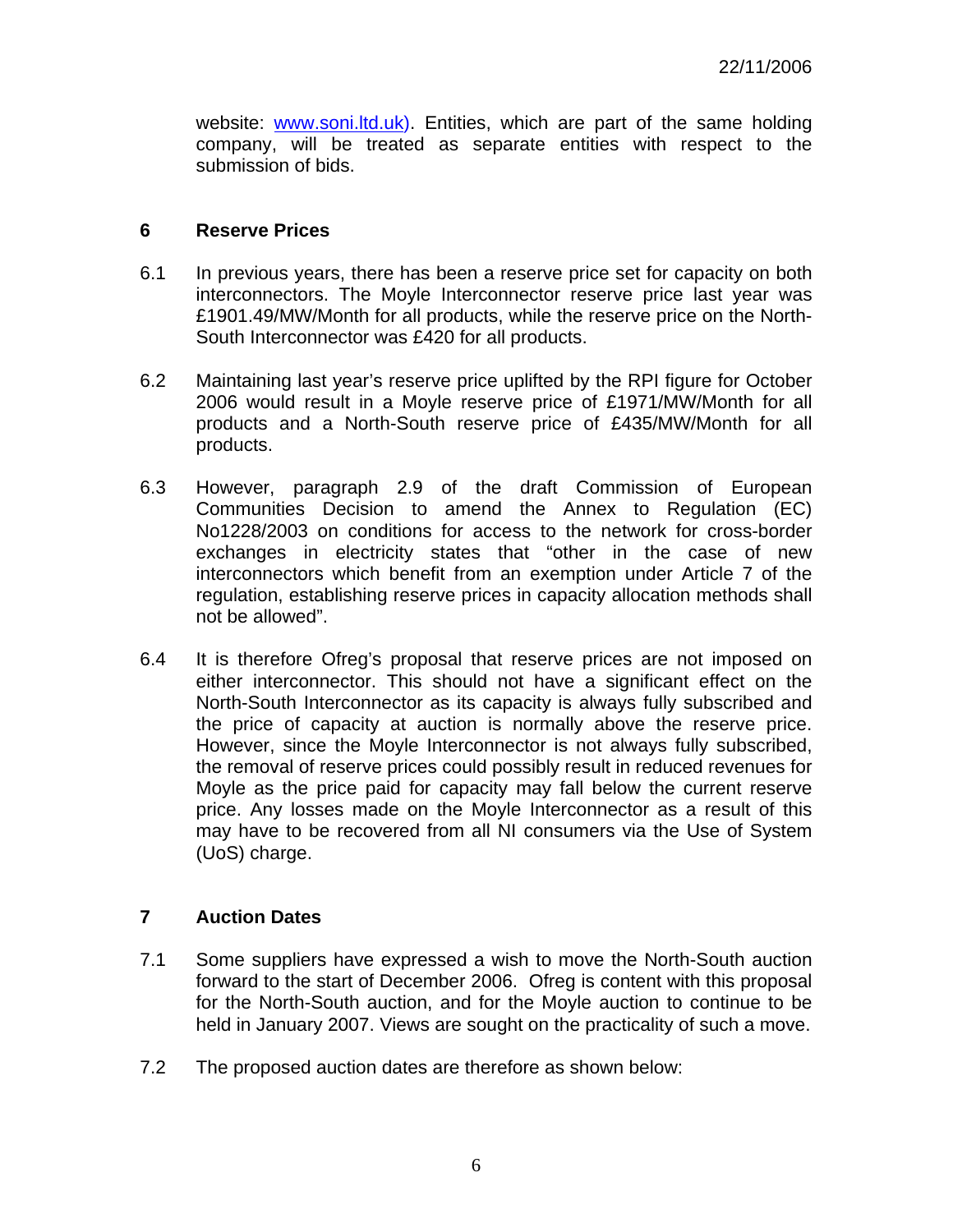| N-S (first iteration)    | 11 December |
|--------------------------|-------------|
| N-S (second iteration)   | 14 December |
| Moyle (first iteration)  | 5 January   |
| Moyle (second iteration) | 12 January  |

- 7.3 Bids must be received by the auction dates and times, as specified in the bid papers to be issued by SONI and on behalf of Moyle. Bids will be opened on the morning of the due date by SONI in the presence of an Ofreg representative, shall be ranked by bid value, and bidders will be informed that day of their accepted bids and associated allocations. SONI and Ofreg will also publish, after each iteration, the average successful bid price for each product. Once the auction process is complete Ofreg/SONI will publish the capacity obtained by each bidder by name and product type.
- 7.4 Bid papers will be made available in advance of the first iteration in order to allow sufficient time for bidders to familiarise themselves with the auction process. Separate Invitation to Bid documents will be issued for the North-South and Moyle auctions.
- 7.5 Bidders are asked to note that the deadline for receipt of auction bids will now be 10:00am on the specified date. This is to allow time for administration and queries prior to publication of results. Bids received after this time will not be accepted.

## **8 Moyle Interconnector Ltd. Requirements**

- 8.1 Moyle will contract with successful bidders for Moyle capacity on the basis of its standard Moyle Interconnector Capacity Framework Agreement which can be downloaded from the SONI website, www.soni.ltd.uk. The Framework Agreement will be required to be executed prior to the auction. For the long-term capacity sold at auction, SONI will issue successful bidders with Capacity Confirmations under the Framework Agreement when the auction is complete. Further Capacity Confirmations would be issued later in respect of any short-term capacity subsequently contracted for.
- 8.2 The Moyle Interconnector Capacity Framework Agreement states that bidders who do not have an Approved Credit Rating must provide security cover to equal the capacity holder's liability for 3 months capacity charges. This amount of cover is standard practice for debt financed companies such as Moyle and Ofreg does not consider it unreasonable. Therefore the security provisions of the Moyle Interconnector Capacity Framework Agreement will continue to apply for the 2007 auction.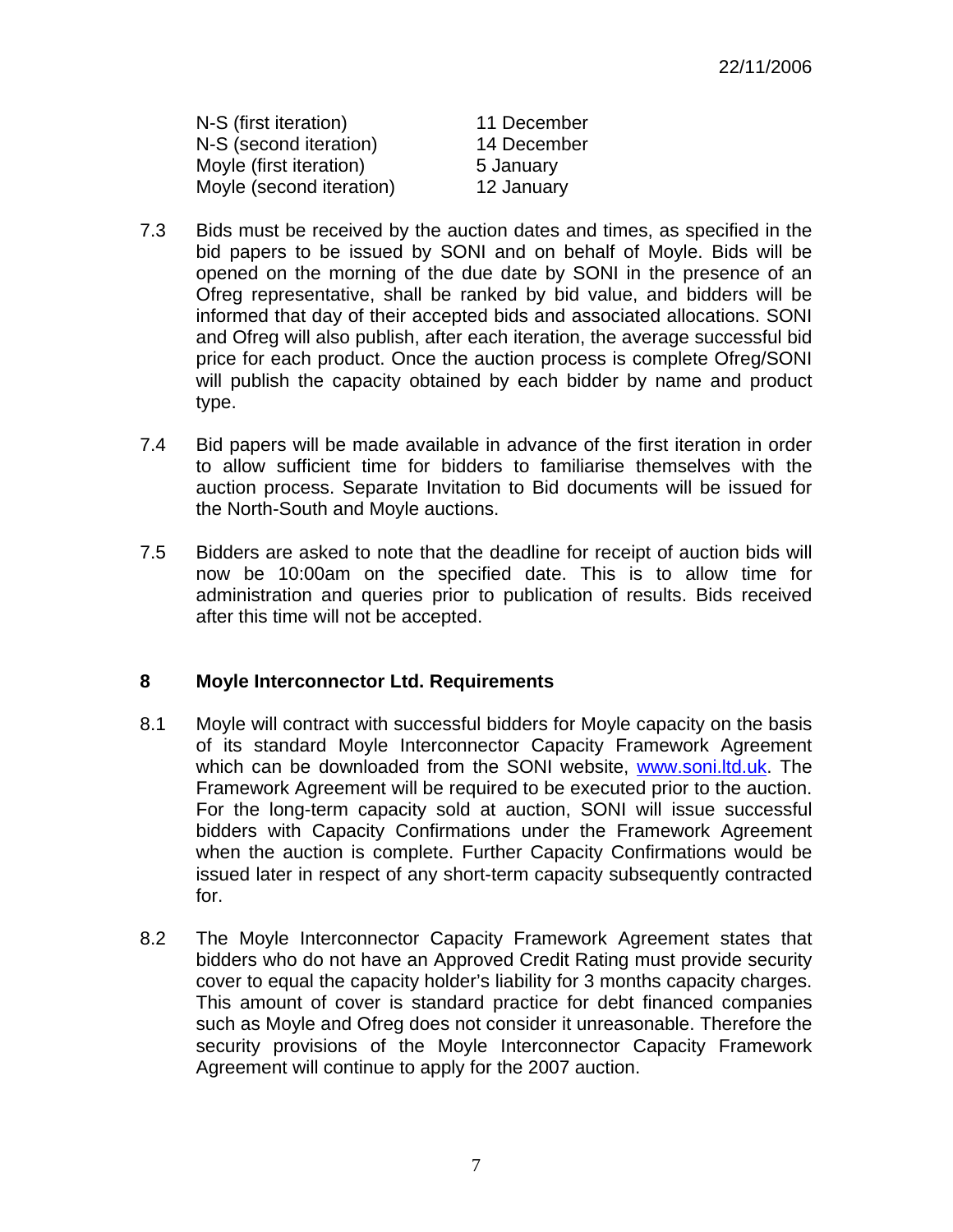# **9 Short-term Trading on Moyle**

- 9.1 Capacity holders can currently take advantage of secondary trading under the arrangements provided for in the market rules and standard capacity agreements. However given the importance of capacity trading in a secondary market for liquidity and competitiveness, further auctions for shorter-term trading are to be developed at a later date. As stated above, these will be required under EU regulations and may be appropriate under SEM trading arrangements.
- 9.2 The arrangements already in place for part of both Moyle and North-South capacity to be sold in monthly auctions will further accommodate shorter term trading.

#### **10 Summary**

- 10.1 Comments are requested on the following proposals:
	- (1.4) Extra Night-time capacity to be traded on a monthly basis;
	- (5.3) 50MW of capacity on each interconnector is carried over for monthly auctions;
	- (6.4) No reserve price to be set on either interconnector;
	- (7.2) The proposed auction dates.

## **11 Additional Information**

11.1 Any technical or operational queries in relation to the auction should be addressed to SONI:

Kris Kennedy Market Administrator SONI Ltd. Castlereagh House Control Centre Manse Road Belfast BT6 9RT Tel: 028 90794336 Fax: 028 90707560 Email: kris.kennedy@soni.ltd.uk